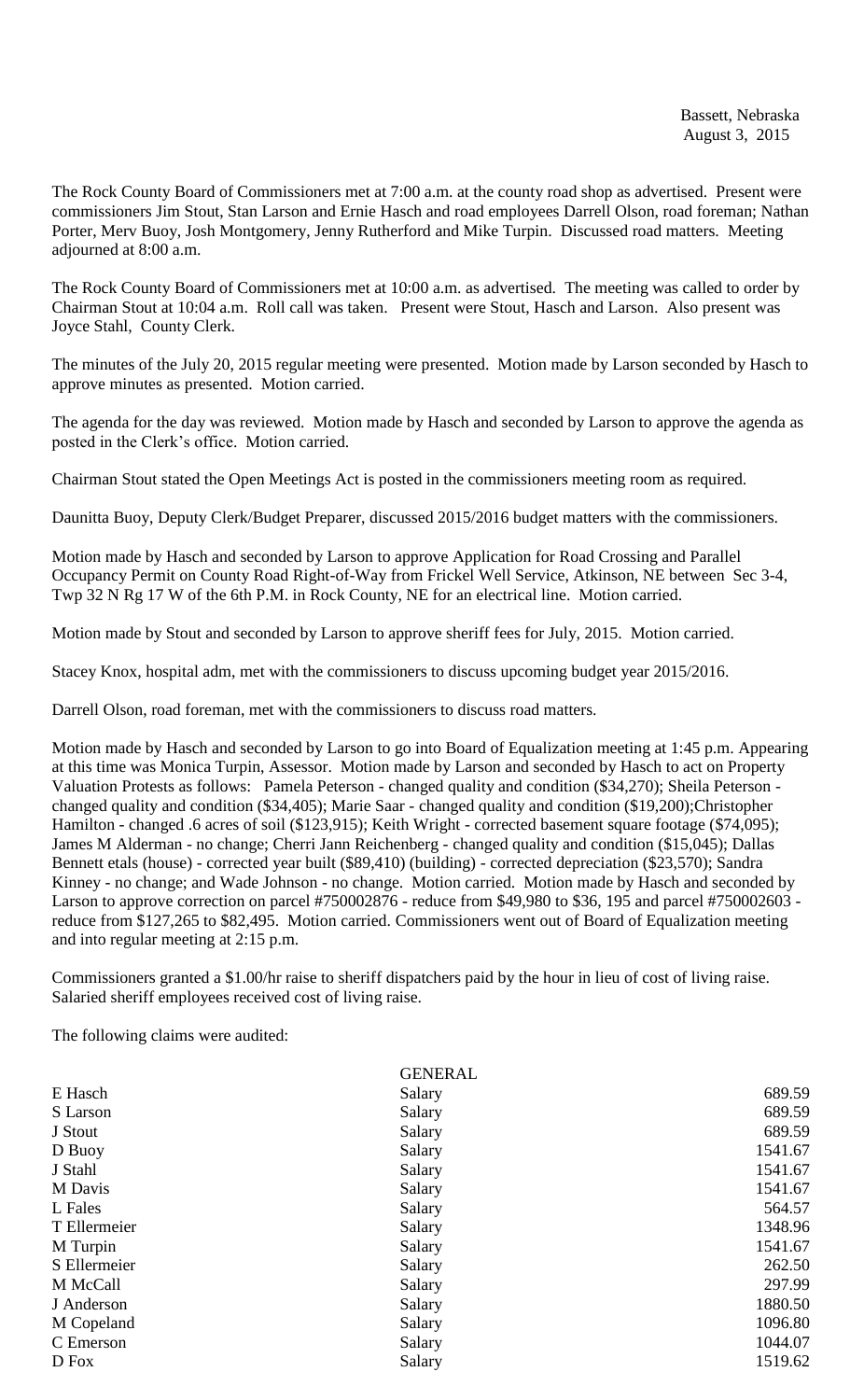| J James                                    | Salary                              | 860.80           |
|--------------------------------------------|-------------------------------------|------------------|
| K Kuchera                                  | Salary                              | 1356.31          |
| J Sherman                                  | Salary                              | 645.60           |
| G Weidner                                  | Salary                              | 1356.31          |
| L Coulter                                  | Salary                              | 340.00           |
| A Gurnsey                                  | Salary                              | 1541.67          |
| R Stolcpart                                | Salary                              | 791.78           |
| G May                                      | Salary                              | 50.00            |
| <b>Biglin's Mortuary</b>                   | County burial                       | 2500.00          |
| <b>RC</b> Clerk                            | Postage                             | 21.18            |
| J&J                                        | Trash service                       | 50.00            |
| K Kuchera                                  | Phone allowance                     | 40.00            |
| <b>B</b> LeZotte                           | Contract labor                      | 500.00           |
| <b>MARC</b>                                | Sup                                 | 112.36           |
| Niobrara Valley Consultants<br><b>NPPD</b> | Surveying corners                   | 5068.65          |
|                                            | Electricity                         | 664.74<br>184.00 |
| Plains Radiology<br><b>RC</b> Clerk        | Investigative testing<br>Mat retire | 1546.74          |
|                                            |                                     | 1288.00          |
| <b>RC</b> Hospital<br>RC Tel               | Investigative testing<br>Service    | 621.96           |
| <b>RC</b> Clerk                            | Mat soc sec                         | 1743.19          |
| <b>SourceGas</b>                           | Ntl gas                             | 141.53           |
| M Turpin                                   | Mileage/postage                     | 143.75           |
| Van Diest Supply                           | Chemical                            | 1161.90          |
| Verizon                                    | Service                             | 137.98           |
| G Weidner                                  | Phone allowance                     | 40.00            |
| R Wright                                   | Contract labor                      | 500.00           |
|                                            |                                     |                  |
|                                            | <b>ROAD</b>                         |                  |
| M Buoy                                     | Labor                               | 1064.80          |
| J Montgomery                               | Labor                               | 1078.12          |
| D Olson                                    | Labor                               | 1270.50          |
| N Porter                                   | Labor                               | 1064.80          |
| W Reynolds                                 | Labor                               | 1064.80          |
| J Rutherford                               | Labor                               | 1033.50          |
| L Smith                                    | Salary                              | 750.00           |
| M Turpin                                   | Labor                               | 1277.81          |
| <b>Bomgaars</b>                            | Tank                                | 409.99           |
| J&J                                        | Trash service                       | 50.00            |
| <b>MARC</b>                                | Sup                                 | 100.36           |
| <b>NPPD</b>                                | Electricity                         | 181.66           |
| <b>RC</b> Clerk                            | Mat retire                          | 511.02           |
| RC Tel                                     | Service                             | 57.00            |
| <b>RC</b> Clerk                            | Mat soc sec                         | 635.52           |
| T Stahl                                    | Machine hire                        | 5330.27          |
| Van Diest Supply                           | Chemical                            | 1456.12          |
| Viaero                                     | Service                             | 65.24            |
|                                            |                                     |                  |
|                                            | <b>LIBRARY</b>                      |                  |
| T Ellermeier                               | Mowing                              | 110.00           |
| K Ost                                      | Salary                              | 608.50           |
| A Shaw<br>E Teel                           | Salary                              | 256.00<br>513.50 |
| M Turpin                                   | Salary<br>Salary/cleaning           | 152.00           |
| City                                       | Wtr/swr/                            | 82.25            |
| <b>Floor Maintenance</b>                   | Sup                                 | 39.91            |
| G & V                                      | Sup                                 | 26.62            |
| Ingram                                     | <b>Books</b>                        | 447.16           |
| <b>JT</b> Construction                     | Material/labor                      | 495.75           |
| Leader                                     | Ad                                  | 39.05            |
| <b>Norfolk Daily News</b>                  | Subscription                        | 173.00           |
| <b>NPPD</b>                                | Electricity                         | 120.78           |
| <b>OPC</b>                                 | Sup                                 | 130.00           |
| <b>RC</b> Clerk                            | Mat retire                          | 83.16            |
| RC Tel                                     | Service                             | 418.27           |
| RC Clerk                                   | Mat soc sec                         | 125.46           |
| <b>SourceGas</b>                           | Ntl gas                             | 33.12            |
| E Teel                                     | Petty cash/Bassett Bucks            | 58.93            |

LIBRARY CAPITAL